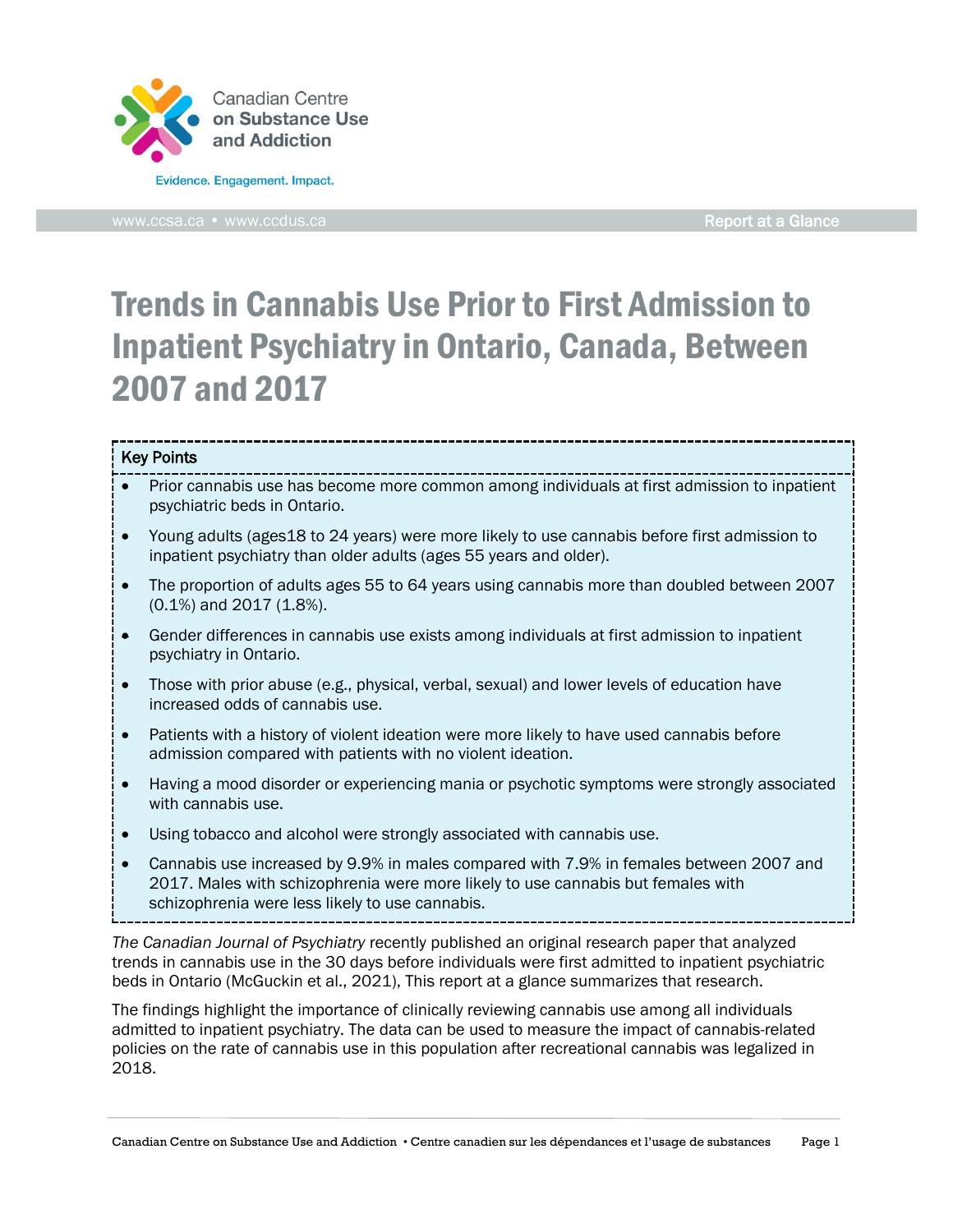# **Background**

There are complex and well-known interactions between cannabis use and mental illness. For instance, there is an established relationship between regular cannabis use and psychosis, even when accounting for genetic predispositions (Rotermann, 2019). Daily or near daily use of cannabis can worsen existing mental illness and interfere with its management.

This study examined the trends in nonmedical cannabis use before first psychiatric hospital admissions in Ontario between 2007 and 2017 (before cannabis legalization). The findings from the study expand the knowledge on the patterns of cannabis use among individuals with mental illness and provide a baseline for evaluating the impact of cannabis policy changes on the management of mental illnesses after legalization.

# **Sample**

A retrospective cross-sectional analysis was conducted on 81,809 first-time admissions to nonforensic inpatient psychiatric beds in Ontario between Jan. 1, 2007, and Dec. 31, 2017. The authors used data from the Ontario Mental Health Reporting System of the Canadian Institute for Health Information. Data were collected and analyzed for all individuals aged 18 years and older at their first admission to inpatient psychiatry.

#### **Cannabis Use Patterns and Mental Illness**

Across all years (2007–2017), one-fifth of patients reported cannabis use within 30 days of first admission. Overall use of cannabis increased across the study period (16.7% in 2007 to 25.9% in 2017). The proportion of people diagnosed with cannabis use disorders also increased (3.8% in 2007 to 6.0% in 2017).

In 2017, 47.9% of patients aged 18–24 years and 39.2% of patients aged 25– 34 years used cannabis, representing absolute increases of 8.3% and 10.7%, respectively. Although relatively few patients aged 55 to 64 years used cannabis, the proportion reporting cannabis use more than doubled between 2007 (0.1%) and 2017 (1.8%).

"Increases in cannabis use were found across almost all diagnostic groups, with the largest increases among patients with personality disorders (15% increase), schizophrenia or other psychotic disorders (14% increase), and substance use disorders (14% increase)" (McGuckin et al., 2021, p. 1059). Several demographic and clinical factors were significantly

#### Cannabis use by age group



associated with cannabis use, including interactions between schizophrenia and gender. (Sex was self-reported as male, female or other, with other excluded due to a low sample size.) Therefore, the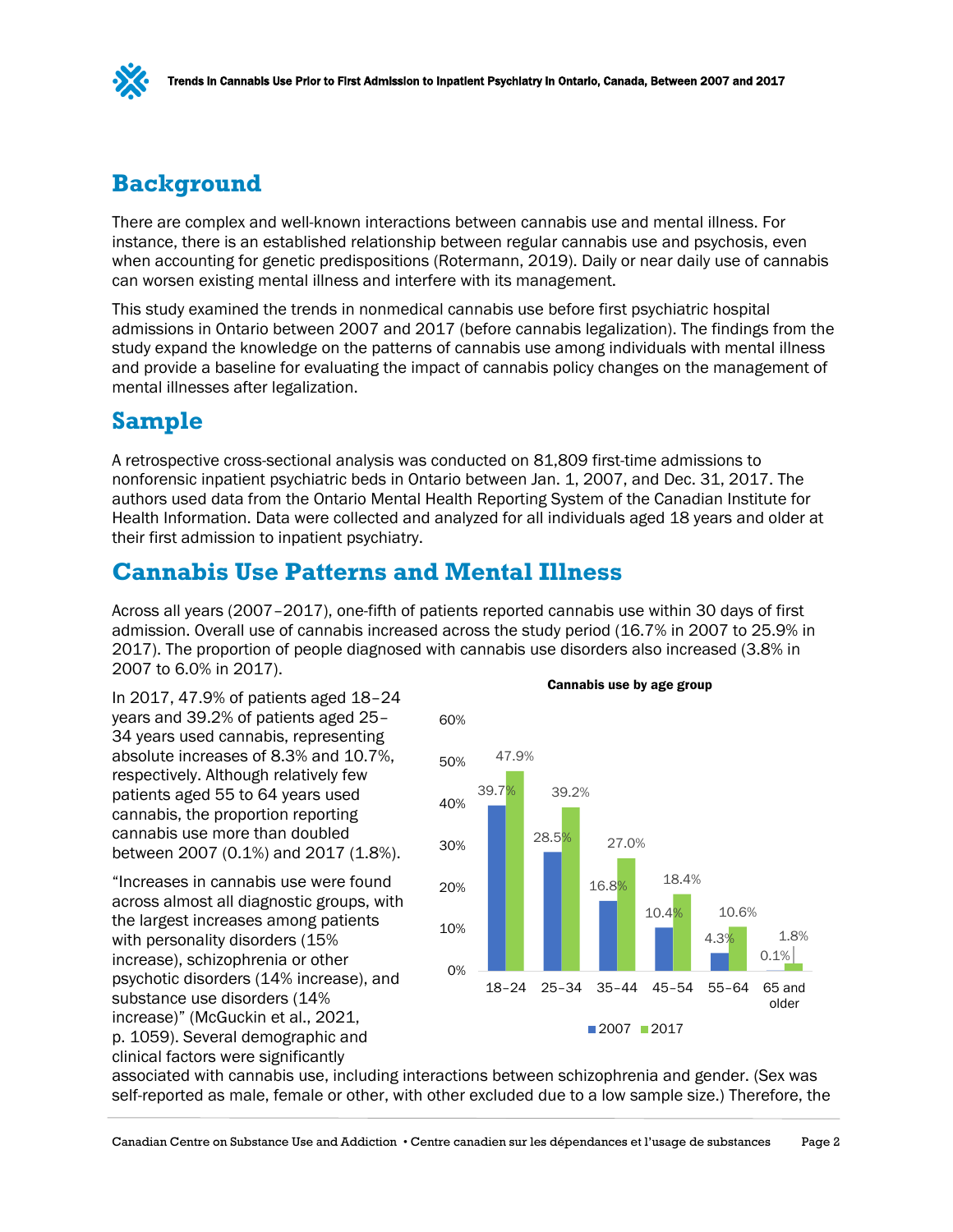

study assumed gender not sex.) "Patterns of substance use were strongly associated with cannabis use, including daily tobacco use, alcohol use in the prior 14 days, substance use diagnoses, and use of other substances in the 30 days prior to admission" (McGuckin et al., 2021, p. 1063).

### **Implications for Research, Policy and Service Provision**

"Cannabis use prior to admission has become more common among persons at first admission" (McGuckin et al., 2021, p. 1066). The trends shown in this research suggest that patients might be using cannabis to self-medicate or manage symptoms of mental illnesses. This may lead to developing a cannabis use disorder, other mental health conditions or both. While there is limited evidence of the effectiveness of using cannabis and cannabis-derived products in treating mental illness, its use perhaps points to an unmet need for tailored mental health services particularly for young people.

Public education cannot be overemphasized as a means of reducing potential harms related to increased use of cannabis and use among youth and other high-risk populations. Therefore, there is a need for tailored prevention and harm reduction strategies. Within the regulated market for nonmedical cannabis, trends in use among vulnerable groups, such as those with mental illness, need to be monitored to evaluate the impact of cannabis-related policies among different cohorts of psychiatric inpatients.

# **Call for Further Research**

Further research is underway to "examine the association of cannabis use and mood disorders, including whether use of cannabis is associated with psychotic features of these disorders" (McGuckin et al., 2021, p. 1065). Research should consider whether cannabis use is associated with the onset of violent ideation or self-harm ideation or attempts to cope with the emotional circumstances related to risks of harm. Research is also needed to examine the sex differences between cannabis use and the onset or course of schizophrenia.

### **Additional Resources from the Canadian Centre on**

#### **Substance Use and Addiction**

- [Clearing the Smoke on Cannabis Series](https://ccsa.ca/search?keywords=&field_series%5B%5D=56&keywords=&sort=field_date-desc&amount_per_page=10&page=1)
- **[Cannabis and Your Medications](https://www.ccsa.ca/cannabis-and-your-medications-infographic) [infographic]**
- **[Talking Pot with Youth: A Cannabis Communication Guide for Youth Allies](https://ccsa.ca/talking-pot-youth-cannabis-communication-guide-youth-allies)**
- **[Public Education \(Cannabis\)](https://ccsa.ca/public-education)**

#### **References**

McGuckin, T, Ferro, M. A., Hammond, D, Stewart, S, Maloney-Hall, B, Madi, N, Porath, A, & Perlman, C. (2021). How high? Trends in cannabis use prior to first admission to inpatient psychiatry in Ontario, Canada, between 2007 and 2017*. Canadian Journal of Psychiatry, 66*(12), 1059–1068. <https://doi.org/10.1177/0706743720984679>

Rotermann, M. (2019). Analysis of trends in the prevalence of cannabis use and related metrics in Canada. *Health Reports, 30*(6), 3–13. <https://doi.org/10.25318/82-003-x201900600001-eng>